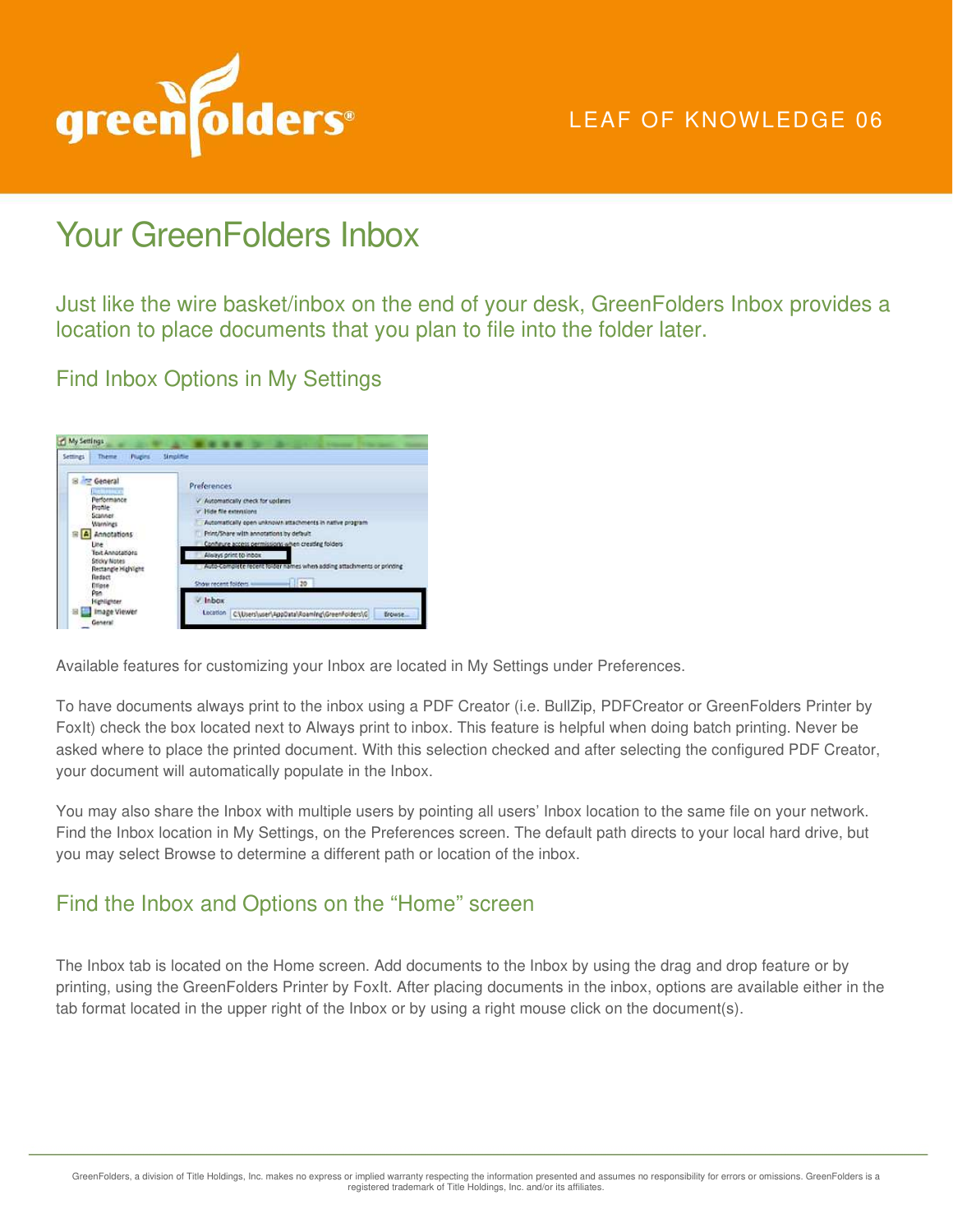#### **Inbox options are:**

#### Assign To...

Highlight the document(s) that you would like to move to a folder and select Assign To. Type a portion of the folder number, select the folder and index the document to the file with the appropriate attachment type, name and label. Or if the folder/file is already open that you want to add the document to, simply Drag and Drop the document or multiple documents using the cursor pointed on the folder name.

#### Email

Email the document directly from the Inbox.

### Merge

Combine two PDF documents together to create one document.

#### Copy

Highlight the document, select copy to make an additional copy of the document within the Inbox.

#### **Delete**

Delete the document from your Inbox.



Rename (only available with a right mouse click) the document before adding it to the folder.